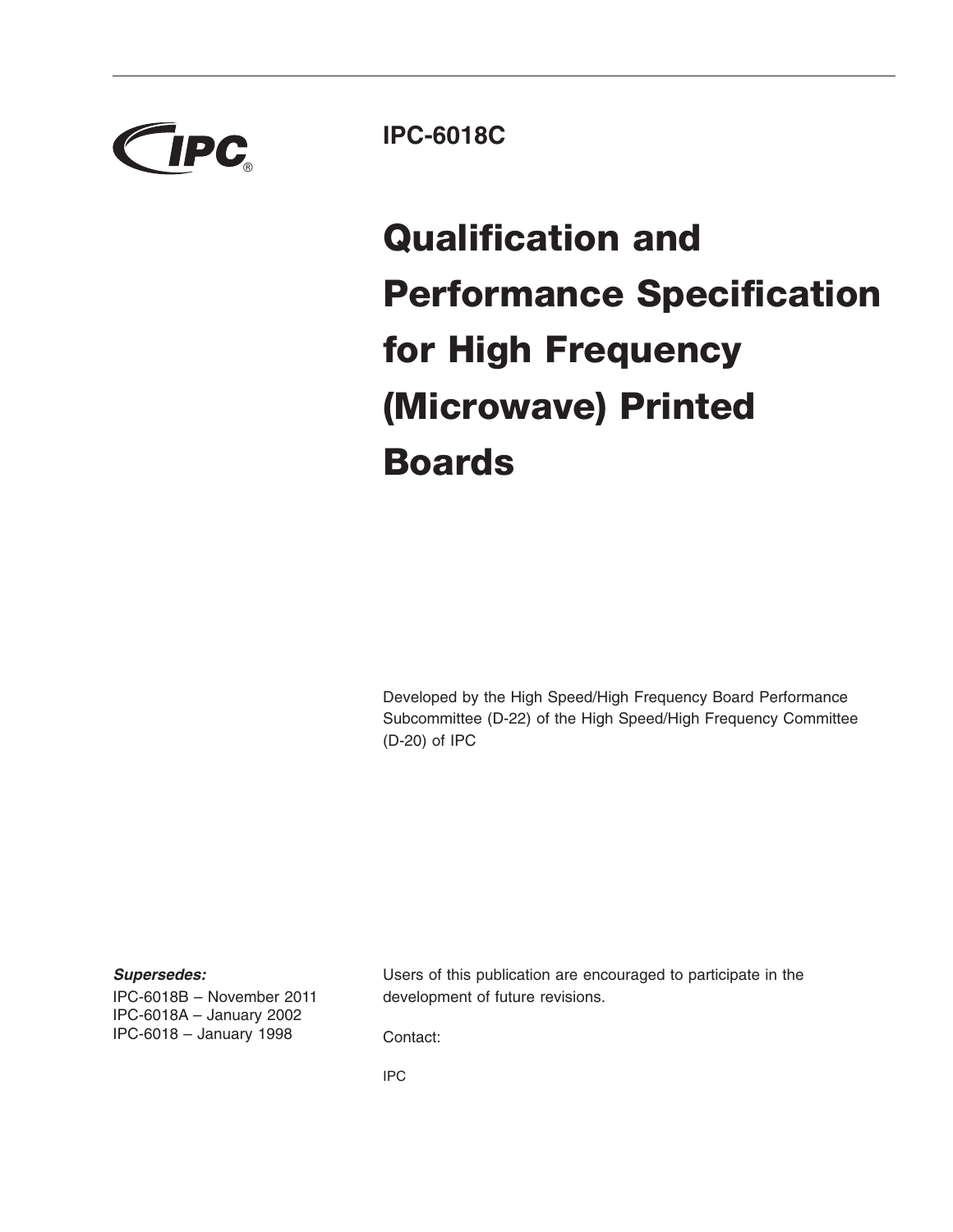## **Table of Contents**

| 1     |                                                                              |
|-------|------------------------------------------------------------------------------|
| 1.1   |                                                                              |
| 1.2   |                                                                              |
| 1.3   | Performance Classification and Types  1                                      |
| 1.3.1 |                                                                              |
| 1.3.2 |                                                                              |
| 1.3.3 |                                                                              |
| 1.3.4 | Material, Plating Process and Final Finish  3                                |
| 1.4   |                                                                              |
| 1.4.1 |                                                                              |
| 1.4.2 |                                                                              |
| 1.4.3 | As Agreed Between User and Supplier                                          |
| 1.4.4 | High Density Interconnects (HDI)  4                                          |
| 1.5   |                                                                              |
| 1.6   |                                                                              |
| 1.7   |                                                                              |
| 1.8   |                                                                              |
| 2     |                                                                              |
| 2.1   |                                                                              |
| 2.2   |                                                                              |
| 2.3   |                                                                              |
| 2.4   | American Society for Testing and Materials  6                                |
| 2.5   |                                                                              |
| 2.6   | <b>National Electrical Manufacturers</b>                                     |
| 2.7   |                                                                              |
| 2.8   |                                                                              |
| 2.9   | American Society of Mechanical Engineers  7                                  |
| 3     |                                                                              |
| 3.1   |                                                                              |
| 3.2   |                                                                              |
| 3.2.1 | Laminates and Bonding Material for<br>Multilayer or Mixed Dielectric Printed |
| 3.2.2 |                                                                              |
| 3.2.3 |                                                                              |
| 3.2.4 |                                                                              |
| 3.2.5 |                                                                              |
| 3.2.6 | Base Metallic Plating Depositions and                                        |
| 3.2.7 | Final Finish Depositions and Coatings -                                      |
| 3.2.8 | Polymer Coating (Solder Mask)  12                                            |

| 3.2.9  |                                                                             |  |
|--------|-----------------------------------------------------------------------------|--|
| 3.2.10 |                                                                             |  |
| 3.2.11 | Hole Fill Insulation Material  12                                           |  |
| 3.2.12 | Metal and/or Composite, External  12                                        |  |
| 3.2.13 |                                                                             |  |
| 3.2.14 | Embedded Passive Materials  12                                              |  |
| 3.3    |                                                                             |  |
| 3.3.1  | Edges of Microwave Printed Boards  12                                       |  |
| 3.3.2  |                                                                             |  |
| 3.3.3  | Plating and Coating Voids in the Hole  13                                   |  |
| 3.3.4  |                                                                             |  |
| 3.3.5  |                                                                             |  |
| 3.3.6  |                                                                             |  |
| 3.3.7  |                                                                             |  |
| 3.3.8  | Edge Printed Board Contact, Junction of<br>Gold Plate to Solder Finish  15  |  |
| 3.3.9  |                                                                             |  |
| 3.4    | Printed Board Dimensional Requirements  15                                  |  |
| 3.4.1  | Hole Size, Hole Pattern Accuracy, Pattern<br>Feature Accuracy and Slots  15 |  |
| 3.4.2  | Annular Ring and Breakout (External)  16                                    |  |
| 3.4.3  |                                                                             |  |
| 3.5    |                                                                             |  |
| 3.5.1  |                                                                             |  |
| 3.5.2  | Conductor Widths and Thicknesses and                                        |  |
| 3.5.3  |                                                                             |  |
| 3.6    |                                                                             |  |
| 3.6.1  |                                                                             |  |
| 3.6.2  | Requirements for Microsectioned Coupons<br>23                               |  |
| 3.7    | Solder Mask Requirements on non-PTFE                                        |  |
| 3.7.1  |                                                                             |  |
| 3.7.2  | Solder Mask Cure and Adhesion  37                                           |  |
| 3.7.3  |                                                                             |  |
| 3.8    |                                                                             |  |
| 3.8.1  | Dielectric Withstanding Voltage  37                                         |  |
| 3.8.2  | Electrical Continuity and Isolation                                         |  |
| 3.8.3  |                                                                             |  |
| 3.8.4  | Circuit/PTH Shorts to Metal Substrate  38                                   |  |
| 3.8.5  | Moisture and Insulation Resistance (MIR)  38                                |  |
| 3.8.6  | Dielectric Withstanding Voltage After MIR  38                               |  |
|        |                                                                             |  |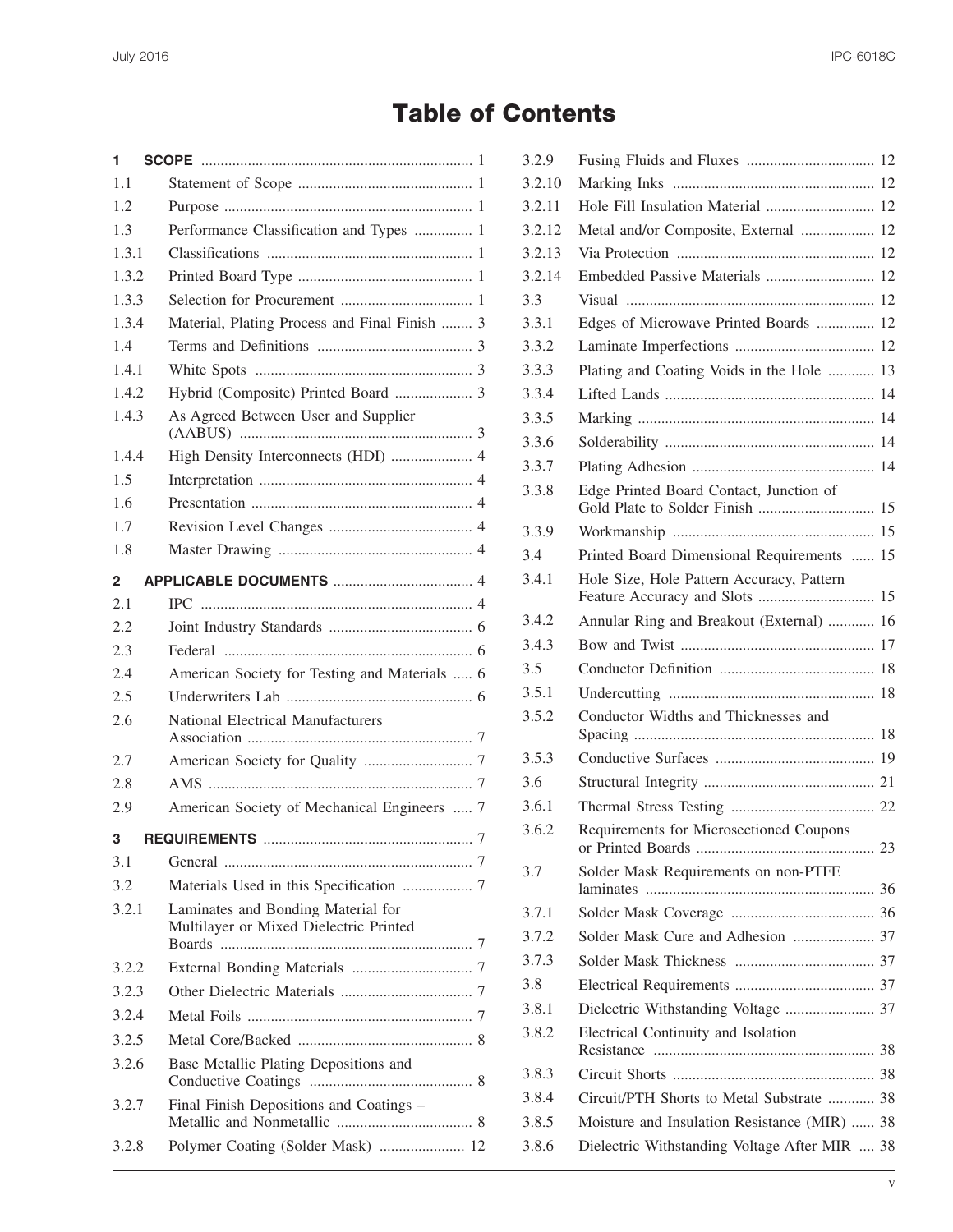| 3.9     |                                                                                          |  |
|---------|------------------------------------------------------------------------------------------|--|
| 3.9.1   | <b>Cleanliness Prior to Solder Mask</b>                                                  |  |
| 3.9.2   | Cleanliness After Solder Mask, Solder, or<br>Alternative Surface Coating Application  38 |  |
| 3.9.3   | Cleanliness of Inner Layers After Oxide<br>Treatment Prior to Lamination  38             |  |
| 3.10    |                                                                                          |  |
| 3.10.1  |                                                                                          |  |
| 3.10.2  |                                                                                          |  |
| 3.10.3  |                                                                                          |  |
| 3.10.4  |                                                                                          |  |
| 3.10.5  |                                                                                          |  |
| 3.10.6  | Coefficient of Thermal Expansion (CTE)  39                                               |  |
| 3.10.7  |                                                                                          |  |
| 3.10.8  | <b>Surface Insulation Resistance</b>                                                     |  |
| 3.10.9  |                                                                                          |  |
| 3.10.10 |                                                                                          |  |
| 3.10.11 |                                                                                          |  |
| 3.10.12 | Metal Core (Horizontal Microsection)  40                                                 |  |
| 3.10.13 | Peel Strength Requirements (For Foil                                                     |  |
|         | Laminated Construction Only)  40                                                         |  |
|         | 3.10.14 Destructive Physical Analysis  40                                                |  |
| 3.10.15 |                                                                                          |  |
| 3.11    |                                                                                          |  |
| 3.11.1  |                                                                                          |  |
| 3.12    |                                                                                          |  |
| 4       | <b>QUALITY ASSURANCE PROVISIONS  40</b>                                                  |  |
| 4.1     |                                                                                          |  |
| 4.1.1   |                                                                                          |  |
| 4.1.2   |                                                                                          |  |
| 4.2     |                                                                                          |  |
| 4.2.1   | C=0 Zero Acceptance Number Sampling                                                      |  |
| 4.2.2   |                                                                                          |  |
| 4.3     | Quality Conformance Testing  42                                                          |  |
| 4.3.1   |                                                                                          |  |
| 5       |                                                                                          |  |
| 6       |                                                                                          |  |
| 6.1     |                                                                                          |  |
| 6.2     |                                                                                          |  |
|         |                                                                                          |  |
|         | <b>Figures</b>                                                                           |  |

| Figure 3-1 |                                                     |
|------------|-----------------------------------------------------|
|            | Figure 3-2 Adhesive Band Near Exposed Conductor  15 |
| Figure 3-3 | Annular Ring Measurement (External)  17             |

| Figure 3-4  |                                                                              |
|-------------|------------------------------------------------------------------------------|
| Figure 3-5  | Usage of Modified Land Shapes in                                             |
| Figure 3-6  | Example of Intermediate Target Land in a                                     |
| Figure 3-7  | Conductor Edge Definitions  18                                               |
| Figure 3-8  |                                                                              |
| Figure 3-9  | Rectangular Surface Mount Lands  20                                          |
| Figure 3-10 | Round Surface Mount Lands  20                                                |
| Figure 3-11 | Printed Board Edge Connector Lands  21                                       |
| Figure 3-12 | Plated Hole Microsection (Grinding/                                          |
| Figure 3-13 | An Example of Plating to Target Land                                         |
| Figure 3-14 | Separations at External Foil  25                                             |
| Figure 3-15 |                                                                              |
| Figure 3-16 | Plating Folds/Inclusions - Minimum                                           |
| Figure 3-17 | Typical Microsection Evaluation Specimen  26                                 |
| Figure 3-18 | Measurement for Dielectric Removal  26                                       |
| Figure 3-19 | Etchback in Contact with PTFE Layer  27                                      |
| Figure 3-20 | Measurement Locations for PTFE                                               |
| Figure 3-21 |                                                                              |
| Figure 3-22 | Annular Ring Measurement (Internal)  28                                      |
| Figure 3-23 | Microsection Rotations for Breakout                                          |
| Figure 3-24 | Comparison of Microsection Rotations  29                                     |
| Figure 3-25 | Example of Nonconforming Dielectric<br>Spacing Reduction Due to Breakout     |
| Figure 3-26 | Surface Copper Wrap Measurement for                                          |
| Figure 3-27 | Surface Copper Wrap Measurement for                                          |
| Figure 3-28 | Wrap Copper in Type 4 Printed Board                                          |
| Figure 3-29 | Wrap Copper Removed by Excessive<br>Sanding/Planarization/Etching (Not       |
| Figure 3-30 |                                                                              |
| Figure 3-31 | Copper Cap Filled Via Height (Bump)  32                                      |
| Figure 3-32 | Copper Cap Depression (Dimple)  32                                           |
| Figure 3-33 | Copper Cap Plating Voids  32                                                 |
| Figure 3-34 | Example of Acceptable Voiding in a<br>Cap Plated, Copper Filled Microvia  33 |
| Figure 3-35 | Example of Acceptable Voiding in a<br>Copper Filled Microvia without Cap     |
| Figure 3-36 | Example of Nonconforming Void in a<br>Cap Plated, Copper Filled Microvia  33 |
| Figure 3-37 | Example of Nonconforming Void in a                                           |
| Figure 3-38 |                                                                              |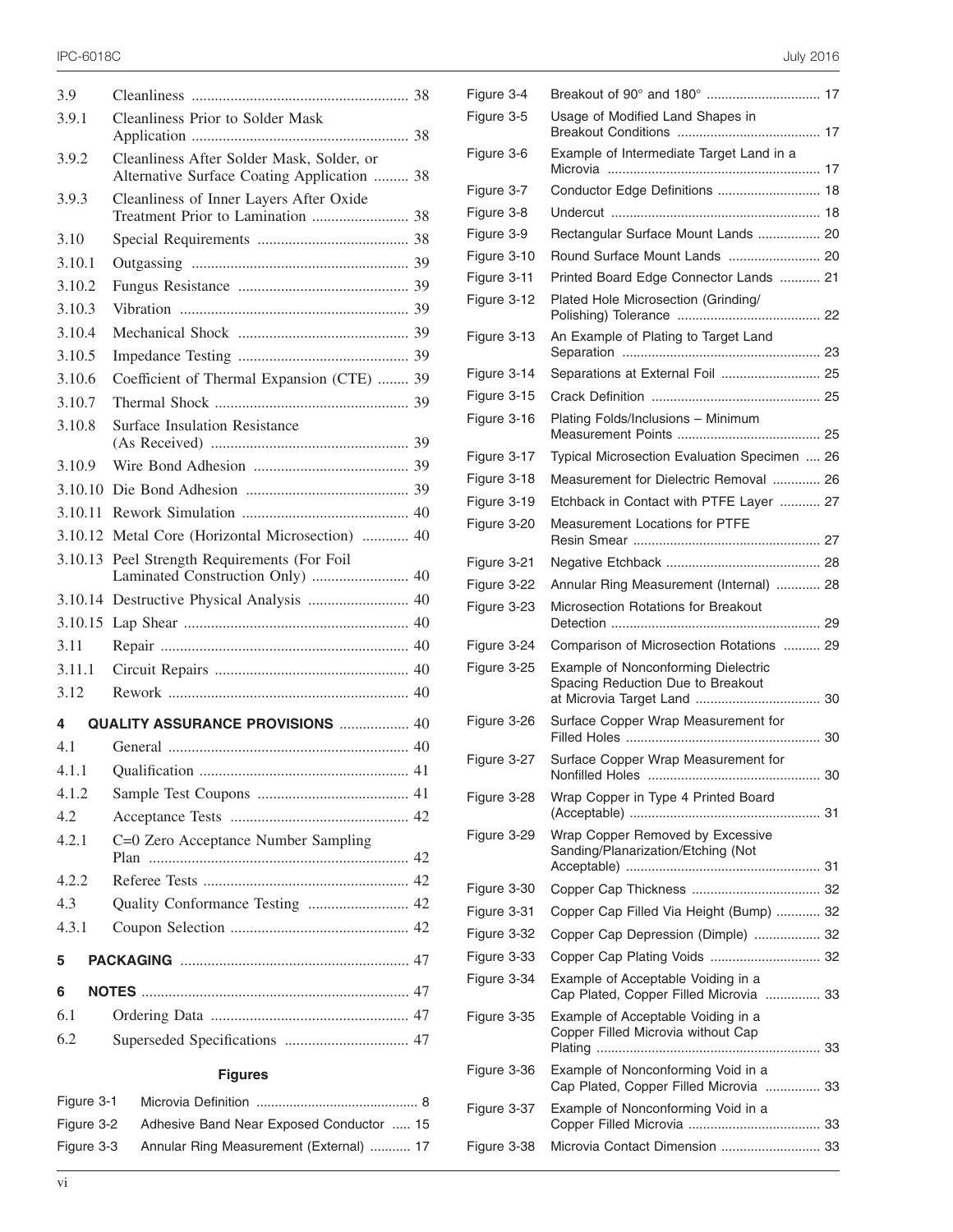| Figure 3-39 Exclusion of Separations in Microvia                                      |
|---------------------------------------------------------------------------------------|
| Figure 3-40 Penetration of Microvia Target Land  34                                   |
|                                                                                       |
| Figure 3-42 Measurement of Minimum Dielectric                                         |
| Figure 3-43 Fill Material in Blind/Through Vias<br>When Cap Plating Not Specified  36 |

### **Tables**

| Table 1-1 |                                                                                                                          |
|-----------|--------------------------------------------------------------------------------------------------------------------------|
| Table 1-2 |                                                                                                                          |
| Table 3-1 |                                                                                                                          |
| Table 3-2 | Maximum Limits of SnPb Solder Bath                                                                                       |
| Table 3-3 | Final Finish and Coating Requirements  10                                                                                |
| Table 3-4 | Surface and Hole Copper Plating Minimum<br>Requirements for Buried Vias > 2 Layers,<br>Through-Holes, and Blind Vias  11 |
| Table 3-5 | Surface and Hole Copper Plating<br>Minimum Requirements for Microvias                                                    |
| Table 3-6 | Surface and Hole Copper Plating<br>Minimum Requirements for Buried                                                       |
| Table 3-7 | Plating and Coating Voids Visual                                                                                         |

| Table 3-8  |                                                                           |
|------------|---------------------------------------------------------------------------|
| Table 3-9  |                                                                           |
| Table 3-10 | Maximum Percent of Allowable Conductor                                    |
| Table 3-11 | Percent of Allowable Conductor Space                                      |
| Table 3-12 | Percent of Allowable Conductor Width<br>Reduction Caused By Pin Holes  19 |
| Table 3-13 | Percent of Reduction In Dielectric Material                               |
| Table 3-14 | Plated-Through Hole Integrity After Stress  24                            |
| Table 3-15 | Cap Plating Requirements for Filled Holes  32                             |
| Table 3-16 |                                                                           |
| Table 3-17 | Internal Layer Foil Thickness after                                       |
| Table 3-18 | External Conductor Thickness after Plating  35                            |
| Table 3-19 |                                                                           |
| Table 3-20 | Dielectric Withstanding Voltages  37                                      |
| Table 3-21 |                                                                           |
| Table 4-1  | Qualification Test Coupons  41                                            |
| Table 4-2  | C=0 Sampling Plan per Lot Size  42                                        |
| Table 4-3  | Acceptance Testing and Frequency  43                                      |
| Table 4-4  |                                                                           |
|            |                                                                           |